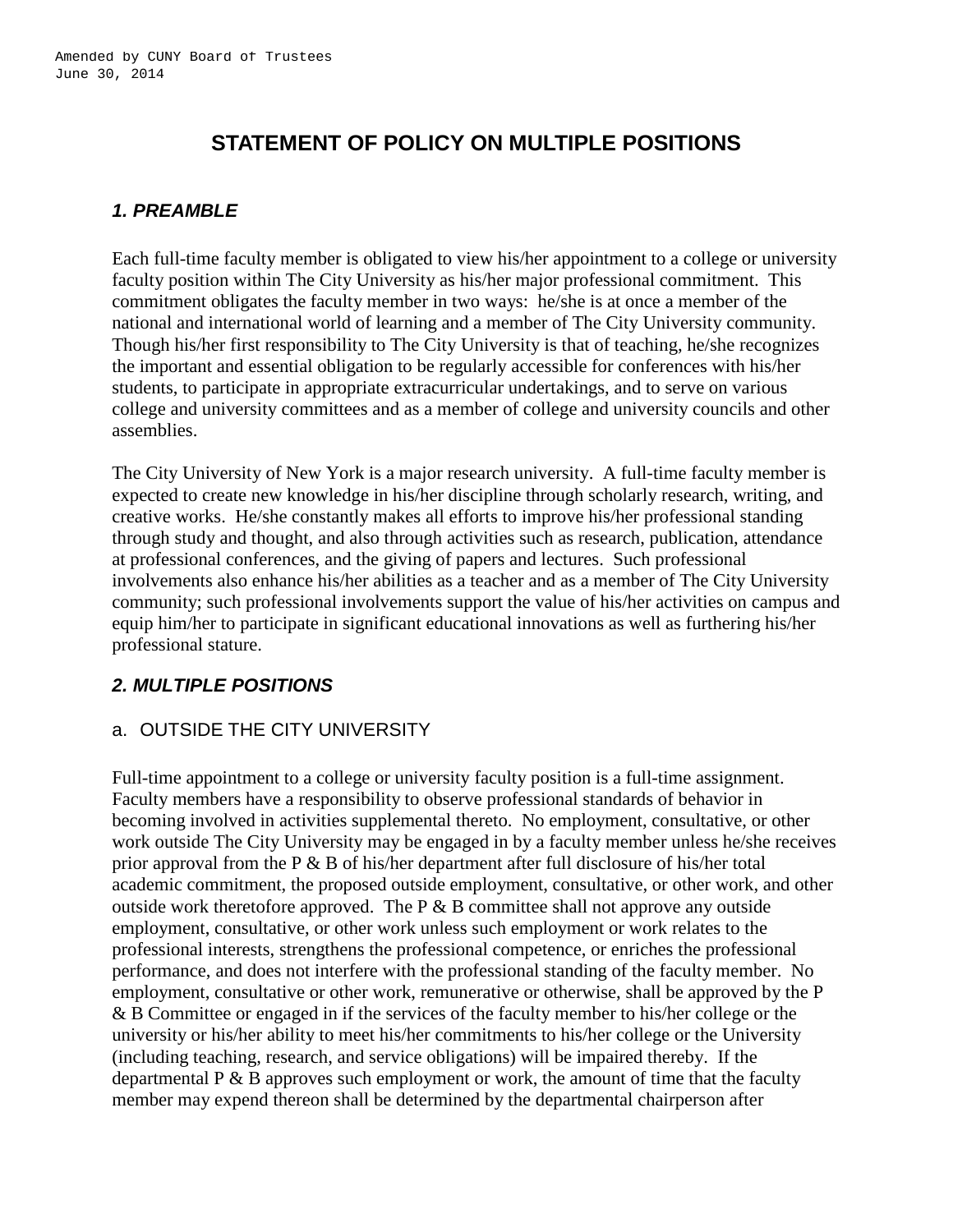consultation with the faculty member, and subject to the review of the college president. In no event shall the total amount of time to be expended on such outside employment or work be or be approved for more than an average of one day a week, or its equivalent over the course of the academic year.

In connection with any outside employment, consulting arrangement or other work, each faculty member shall abide by, make known to the other party and incorporate in any written agreement, the following principles:

- i. The faculty member is serving in an individual capacity, and not as an agent, employee or representative of The City University and that the name of The City University or any of its constituent units may not be used in connection with the faculty member's services, other than to identify his/her employer, without the written permission of The City University.
- ii. The faculty member's primary employment responsibility is to The City University, and he/she is bound by its policies, including those related to consulting and other outside work.
- iii. In rendering services to the outside party, the faculty member may not make substantial use of The City University's resources, including but not limited to its facilities, equipment, employees, proprietary information, or clinical data bases, without written permission of The City University.
- iv. No relationship or agreement between the faculty member and another party may grant rights to intellectual property owned by The City University and/or the Research Foundation without their written authorization.
- v. The outside party may not (i) restrict or hinder the ability of the faculty member to conduct current or foreseeable research assignments as an employee of The City University, (ii) limit his/her ability to publish work generated at or on behalf of The City University or (iii) infringe on his/her academic freedom as a faculty member.

# b. WITHIN THE CITY UNIVERSITY – TEACHING

1) Where the best interests of the college or the university make it desirable or necessary to draw upon full-time personnel in one unit or branch for service in another, requests for such service should originate with the principal academic or administrative officer of the requesting unit and have the approval of the principal academic or administrative officer of the other unit. It is the policy of the university and its colleges to achieve exchanges of services, wherever possible, by budgetary interchange or by the balancing of interchanged services, with no additional academic load or extra remuneration for the individuals concerned. Variations from this norm will be allowed only with the special permission of the Chancellor, or the appropriate President.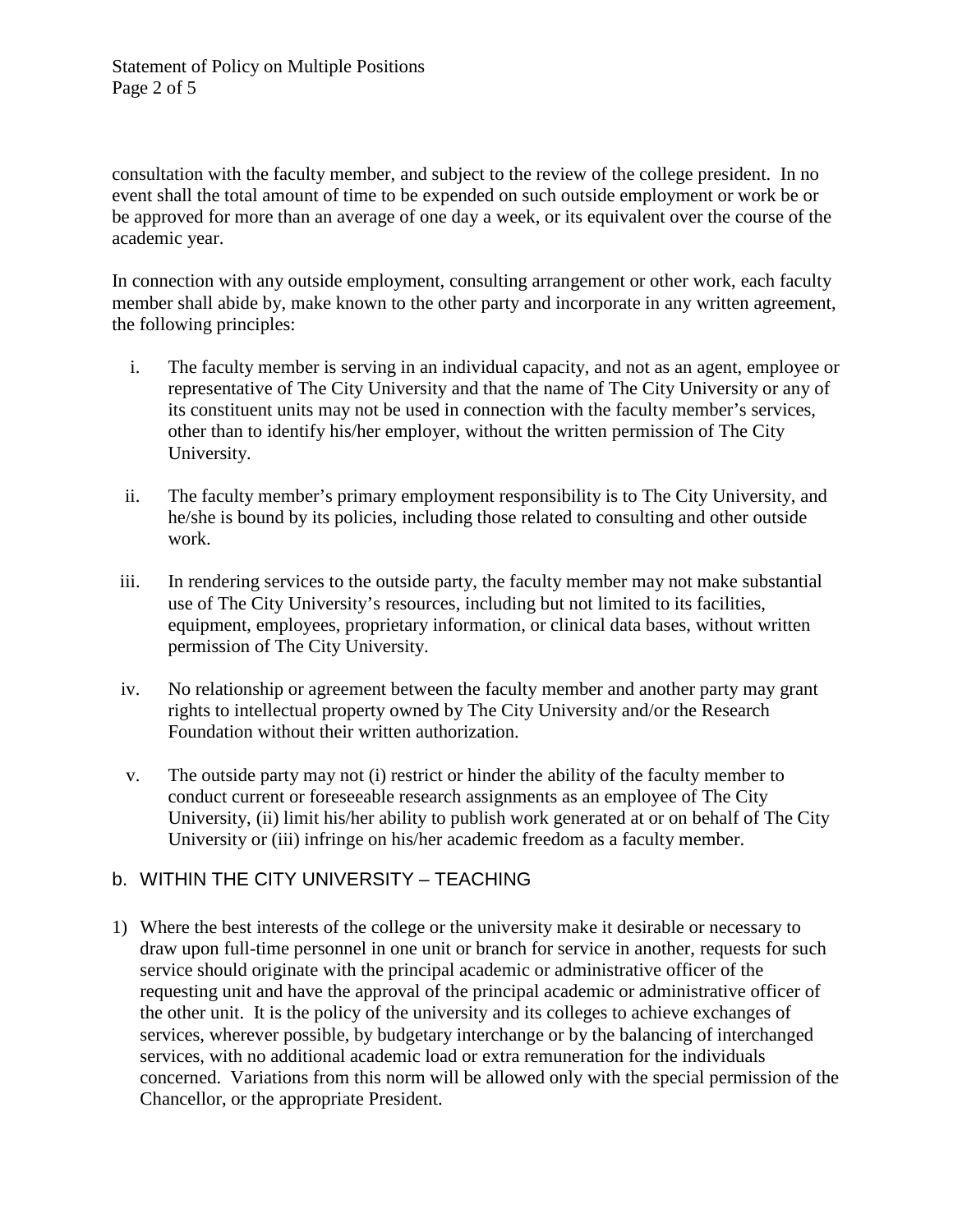- 2) Within the framework noted in section 1, full-time non-tenure-track and tenured faculty will be eligible for consideration for an overload assignment when such assignment is determined to be in the best interest of the college and to serve a specific academic need. Permission to take on an overload teaching assignment will only be granted up to a maximum of eight classroom contact hours total over the fall and spring semesters.
- 3) In addition to the overload assignment permitted in paragraph 2, a full-time non-tenure-track or tenured faculty member will be eligible for consideration for additional overload assignments of no more than a total of six classroom contact hours during the academic year in courses offered during the Winter Session, in courses offered exclusively on Saturdays or Sundays, or in courses offered as part of on-line degree programs.
- 4) Overload teaching by full-time, non-tenured, tenure-track faculty is not permitted, but if a faculty member is not currently using the contractually-mandated research reassigned time, exceptions can be made on an individual basis with the special permission of the Chancellor, or the appropriate President.

#### c. WITHIN THE CITY UNIVERSITY – RESEARCH, CONSULTING, EMPLOYMENT

The City University regards scholarly activity and research as part of the normal activity and responsibility of the faculty. In fact such activities are part of the basis on which faculty members are evaluated, reappointed, or promoted. The public looks to the University as a source of new information, reinterpretations, and advancing intellectual activities. Also, the University is looked upon as a community of scholars. This carries the implication of joint scholarly effort and mutual support and availability amongst faculty and students. The faculty is given full-time annual paid employment to cover all the activities of teaching, research, consulting, curriculum development, counseling, committee work, etc.

When special funding in support of research is available, it is presumed to make possible, or easier, the scholarly activity that faculty and students wish to or are willing to pursue. Accordingly, it is the policy of the Board of Trustees that there may not be paid any extra compensation to full-time members of the faculty for work done during the academic work year. This limitation applies to research, consulting, or any other employment with The City University or any of its associated organizations, regardless of the source of funds. For the particular case of extra teaching, the policy is expressed in Section 2b above.

Under the special circumstances of an urgently needed short-term administrative and/or service assignment, a President or Vice Chancellor in the Central Office may authorize specific extra compensation for a faculty member whose services are required as an overload. This authorization must define both time and money limitations, and must state that it was not possible to relieve the faculty member of other duties to an equivalent extent. Such non-teaching overload assignments will be limited to 150 hours per semester at the nonteaching hourly rate, or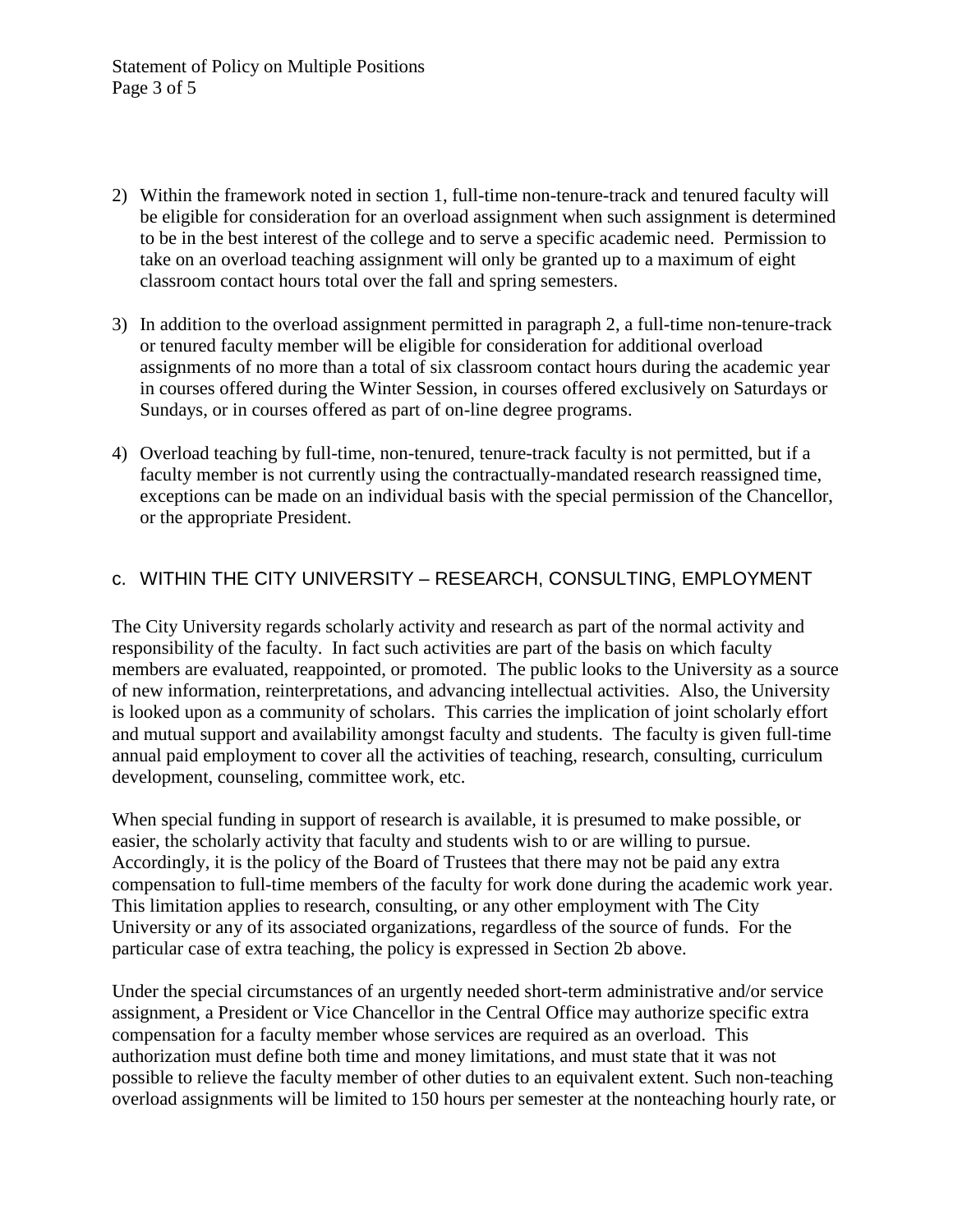Statement of Policy on Multiple Positions Page 4 of 5

a total of 300 hours for the entire academic year. Further adjustments may be authorized by the Chancellor or the Chancellor's designee.

#### d. WITHIN THE CITY UNIVERSITY – SUMMER ACTIVITIES

Compensation for CUNY summer activities from the University and related entities, such as the Research Foundation and the college foundations, shall not exceed a total for all such activities of three-ninths of the faculty members' full-time CUNY salary. This includes, but is not limited to, teaching in a summer session in The City University of New York, performing administrative duties (such as service as a department chairperson), and conducting research paid for using funds originating from the CUNY Research Foundation. During the first three summers of a faculty member's employment at The City University, the President of a College or a Vice Chancellor, as appropriate, may authorize payment to a faculty member to conduct his/her research during the summer from tax-levy funds, subject to the same total three-ninths limitation for all summer activities noted above.

Notwithstanding the limitation in the preceding paragraph, a college foundation may pay faculty for research or additional work during the summer, in an amount that will cause the faculty member's total compensation from the University and related entities to exceed three-ninths of his/her annual salary, under the following conditions: (i) such payment is consistent with the rules and regulations applicable to the college foundation; (ii) the circumstances surrounding such payment have been rigorously documented and justified; and (iii) such payment has been approved by the Chancellor or the appropriate President.

The faculty member shall report to the college at which he/she has a full-time appointment all such summer activities in advance of participating in them to ensure that they do not exceed contractual rules or University practices.

#### **3. RESTRICTIONS ON MULTIPLE POSITIONS FOR FACULTY ON LEAVES FROM THE CITY UNIVERSITY OF NEW YORK**

When faculty members are granted leaves of absences, they are expected to devote their time and energy to the purposes for which the leave is granted. As a general rule, employment within or outside of the University during leaves of absence is prohibited, unless such involvement is integral to the purpose for which the leave is granted. Employment either within or outside of the University during a leave of absence requires the approval of the President, pursuant to guidelines to be promulgated by the Chancellor. Notwithstanding the forgoing, faculty on Travia Leave may be employed outside of the University with prior notice to the President, but only if they have given an irrevocable commitment to retire.

For the purposes of this policy, Fellowship Leaves and Scholar Incentive Awards will cover periods within the boundaries of the academic year, and do not include the period of the annual summer leave.